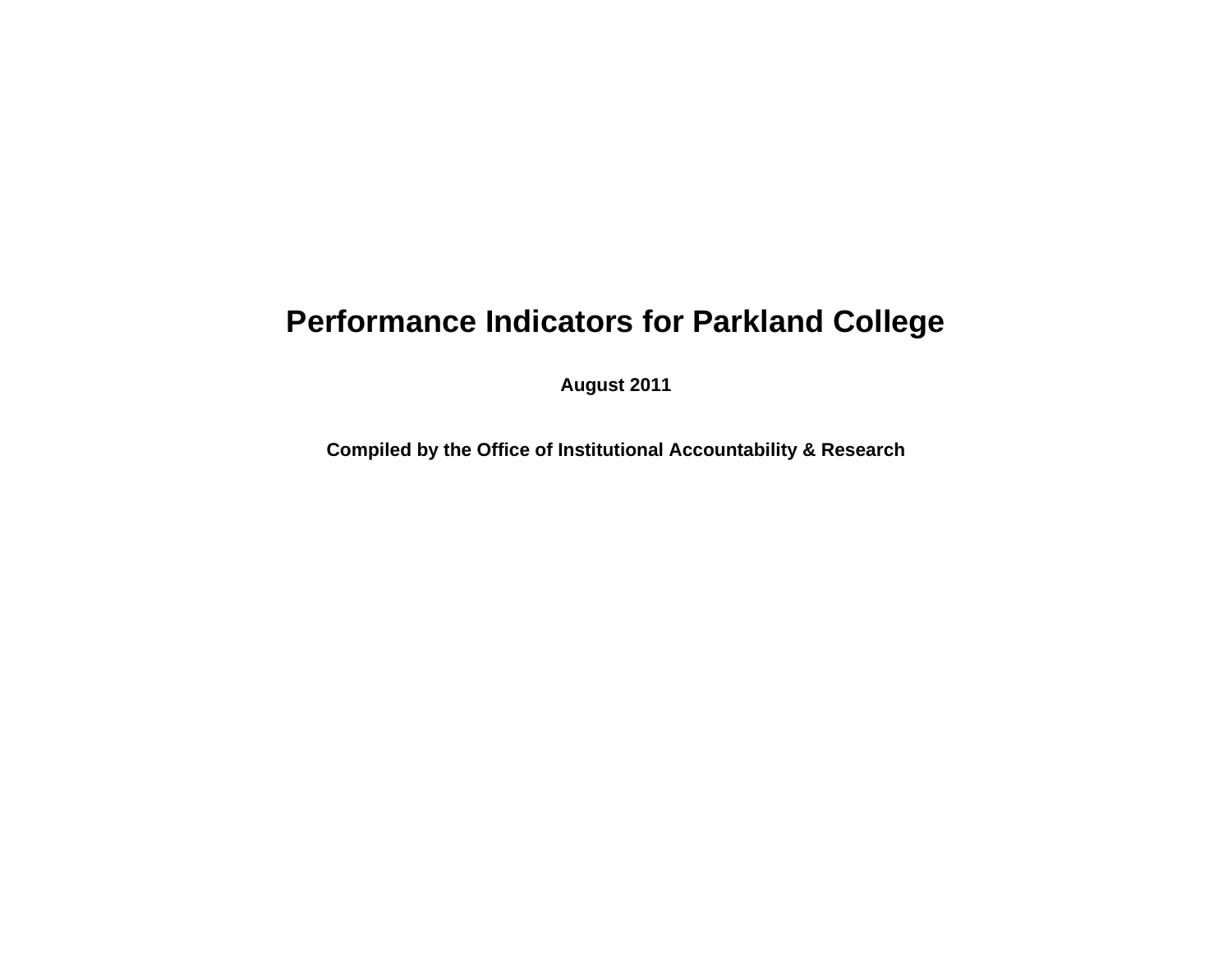| ID             | <b>Area and Goal</b>                                                                          | Performance<br>Indicator                                              | <b>Benchmark</b>                                                                                   | <b>Performance Summary</b>                                                                                                                                                                                                                                                                                                                                                                                                                                                                                                                                                                                    |  |
|----------------|-----------------------------------------------------------------------------------------------|-----------------------------------------------------------------------|----------------------------------------------------------------------------------------------------|---------------------------------------------------------------------------------------------------------------------------------------------------------------------------------------------------------------------------------------------------------------------------------------------------------------------------------------------------------------------------------------------------------------------------------------------------------------------------------------------------------------------------------------------------------------------------------------------------------------|--|
| $\overline{A}$ | <b>Enrollment patterns</b>                                                                    |                                                                       |                                                                                                    |                                                                                                                                                                                                                                                                                                                                                                                                                                                                                                                                                                                                               |  |
| A.1            | Annual<br>Headcounts of<br><b>Credit Students</b>                                             | <b>ICCB A1 Data</b>                                                   | Remain at 16,952 or<br>increase (5 years<br>previous)                                              | $\triangleright$ Parkland met the benchmark.<br>Notes: Parkland's credit student enrollment had an increase of 5.2% between<br>FY06-10 and a larger increase of 6.9% between FY09-10. For FY10, the<br>annual enrollment (17,837) met the expected benchmark.                                                                                                                                                                                                                                                                                                                                                 |  |
| A.2            | FTE (based on<br>total claimable<br>hours)                                                    | <b>ICCB Apportionment</b><br>Claims                                   | Increase higher than<br>state                                                                      | $\triangleright$ Parkland did not meet the benchmark.<br>Notes: Between FY06 - 10, the percent change of Parkland's annual FTE<br>based on credit hour claims was lower than the state. The five year change<br>for Parkland showed an increase of 8.9% while the state had a five year<br>increase of 14.8%.                                                                                                                                                                                                                                                                                                 |  |
| A.3            | Reimbursable<br>credit hours<br>generated by<br>category                                      | <b>ICCB Apportionment</b><br>Claims                                   | Baccalaureate: 64%<br>Business: 4%<br>Technical: 13%<br>Health: 6%<br>Remedial: 10%<br>ABE/ASE: 2% | $\triangleright$ Parkland met the benchmark in all funding categories (rounded)<br>except Baccalaureate.<br>Notes: From FY06-10, there has been a consistent pattern of benchmarks<br>being met (rounded) with the exception of the Baccalaureate and Remedial<br>(except FY10) funding categories. Across all years, Baccalaureate, Business,<br>and Adult Ed have shown a decrease, while Remedial, Health, and Technical<br>have increased. In FY10, all funding categories met the benchmark except<br>Baccalaureate (-2.6%). Business (-0.1%) and Remedial were slightly under<br>(-0.2%) the benchmark. |  |
| A.4            | Attractiveness to<br>students                                                                 | Proportion of out-of-<br>district students                            | In-district: 69%<br>Out-of-district: 25%<br>Out-of-state: 2%<br>International: 4%                  | > Parkland met the benchmarks for each category except "In-District."<br>Notes: In FY10, Parkland College met each benchmark except for "In-District<br>(-1.0%). From FY06 - 10, a gradual decrease (-2.5%) occurred with In-<br>District students while an increase occurred in all other residency categories.<br>International students have increased by 261 (1.3%) from FY08-10. The<br>overall headcount from FY07-10 increased by 1,406 students (8.5%).                                                                                                                                               |  |
| B              |                                                                                               |                                                                       |                                                                                                    | <b>Student Achievement</b>                                                                                                                                                                                                                                                                                                                                                                                                                                                                                                                                                                                    |  |
| B.1            | <b>Graduation rates</b><br>of all students<br>reporting<br>degree/certificate<br>as objective | % of Annual<br>enrollment that<br>complete a degree or<br>certificate | 1% increase over<br>five years                                                                     | $\triangleright$ Parkland did not meet the expected benchmark.<br>Notes: The percent completing a degree/certificate program has decreased<br>by - 4.7% over five years. The large decrease in completions in FY10 is due<br>to the influx of new students which statistically lowers the overall completion<br>rate. The FY09-10 increase of degree seeking students was 16.3% (1,431<br>students). The enrollment between FY06-10 increased by 18.1% (1575<br>students). This increase was even greater between FY07-10 with 21.4%<br>(1,866 students).                                                     |  |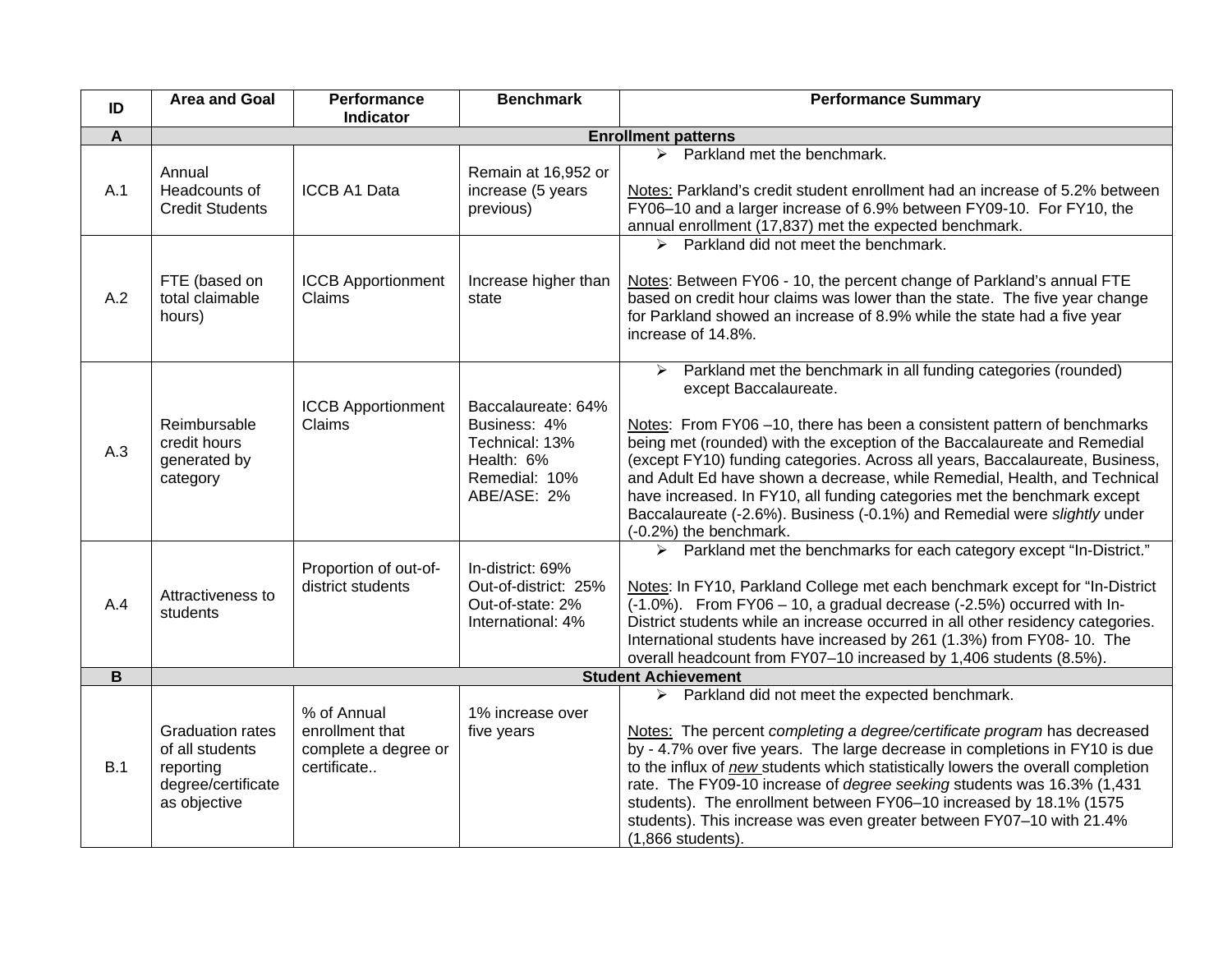| ID         | <b>Area and Goal</b>                                                  | Performance<br>Indicator                                                                                     | <b>Benchmark</b>    | <b>Performance Summary</b>                                                                                                                                                                                                                                                                                                                                                                                                                                                                                                                                                                                    |
|------------|-----------------------------------------------------------------------|--------------------------------------------------------------------------------------------------------------|---------------------|---------------------------------------------------------------------------------------------------------------------------------------------------------------------------------------------------------------------------------------------------------------------------------------------------------------------------------------------------------------------------------------------------------------------------------------------------------------------------------------------------------------------------------------------------------------------------------------------------------------|
| B.2        | Transfer rates of<br>all degree-<br>seeking students                  | % of degree-seeking<br>annual enrollment<br>that eventually attend<br>a 4-year institution<br>within 5 years | 29.5%               | $\triangleright$ The transfer data is incomplete at this time.<br>Notes: FY09 and FY10 data are incomplete as of July 2011. For FY06 - 08,<br>the percent of those transferring to a four year institution was under the<br>proposed benchmark. Four-year college transfer is not the entire picture.<br>Many Parkland student transfer "laterally" to other community colleges.                                                                                                                                                                                                                              |
| <b>B.3</b> | Persistence rates                                                     | Persistence rates for<br>fall-to-spring and<br>spring-to-fall for<br>credit students                         | 1% over five years  | > Parkland met the expected benchmark for Fall-to-Spring persistence<br>but did not meet the benchmark for Spring-to-Fall persistence.<br>Notes: From FY06-10, the change in persistence rates are as follows:<br>Fall-to-Spring credit students: + 1.6%<br>$\blacktriangleright$<br>Spring-to-Fall credit students: - 0.5%<br>Fall-to-Fall credit students: +1.0%                                                                                                                                                                                                                                            |
| <b>B.4</b> | Job placement<br>rates                                                | Percentage of<br>graduates reporting<br>employment                                                           | At least 80%        | $\triangleright$ Parkland met the expected benchmark.<br>Notes: Since FY2006, at least 80% of Parkland graduates were employed<br>(self reported) within six months of graduation. Hence, the benchmark has<br>been met each year. FY10 showed 81.9% of respondents were employed<br>with 60.4% of those full-time and 21.5% part-time. The highest reported year<br>was FY07 with 83.8%.                                                                                                                                                                                                                     |
| <b>B.5</b> | Performance of<br>Parkland students<br>who transfer to<br><b>UIUC</b> | Average UIUC GPA                                                                                             | 2.87 on a 4.0 scale | $\triangleright$ Parkland met the expected benchmark.<br>Notes: Parkland students who transferred to the University of Illinois- Urbana-<br>Champaign (UIUC) in Fall 2010 performed academically better (3.41 GPA)<br>than native juniors (3.20 GPA). Those who transferred in Fall 2009 also<br>performed better (3.43 GPA) than a cohort of native juniors (3.19 GPA). The<br>GPA for Fall 2010 was markedly higher than the benchmark.                                                                                                                                                                     |
| B.6        | Course<br>completion rates                                            | Student successfully<br>completing courses<br>with a grade of C or<br>better                                 | At least 73%        | $\triangleright$ Parkland did not meet the expected benchmark.<br>Notes: The course retention rate for "C or better" in FY10 was slightly under<br>the expected bench mark with $72.3\%$ (-0.7%). From FY06 - 09 the rate<br>subtly grew from 73.1% to 73.8% which all exceeded the benchmark. The<br>"overall retention" grew from 77.5% in FY06 to 78.3% in FY09 then dipped in<br>FY10 to 77.0%.<br>The number of sections and enrollment used in the calculations grew<br>substantially. Sections increased by 14.6% (541) and enrollment (duplicated<br>headcount) by 10.2% (6,415) over the five years. |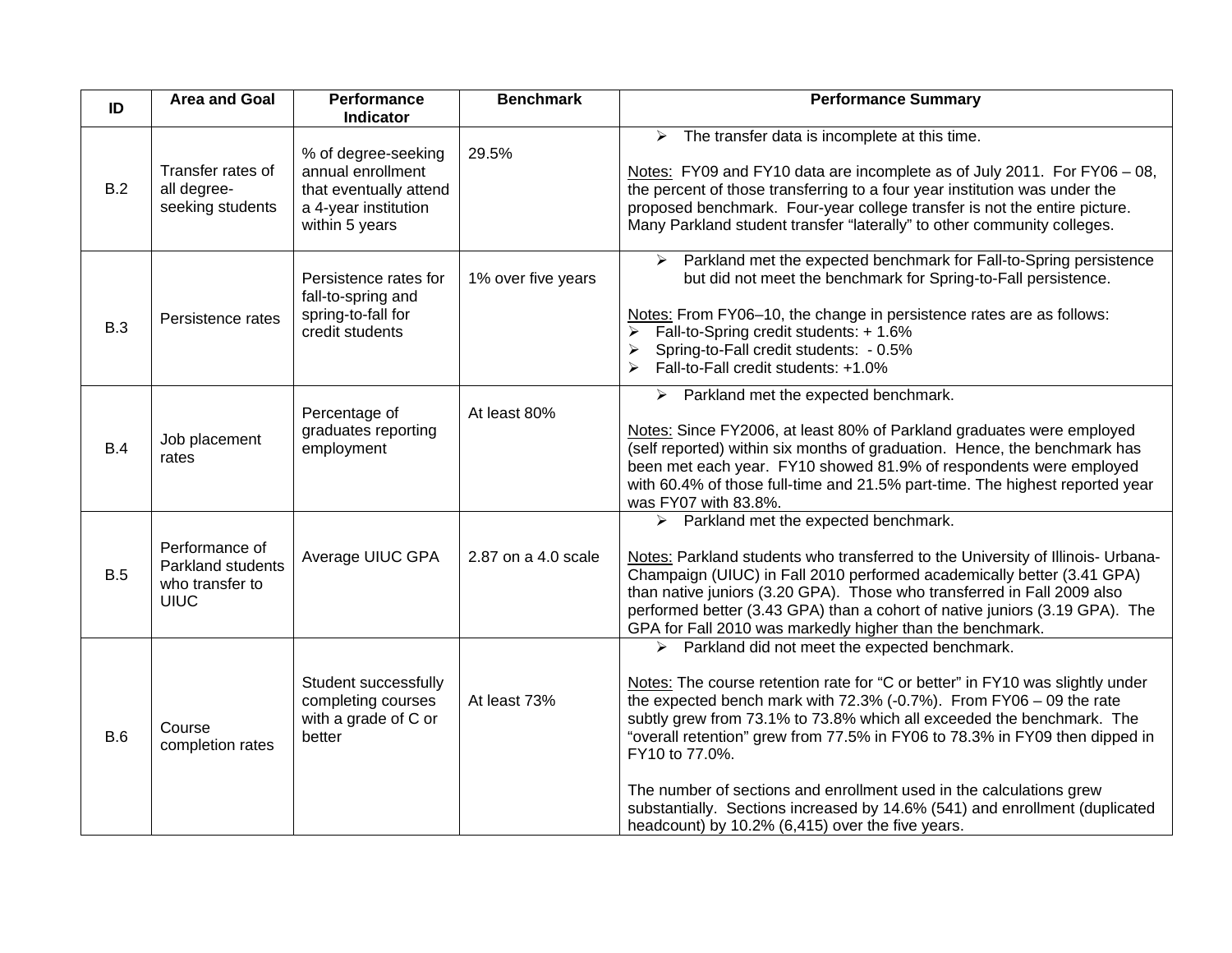| ID                      | <b>Area and Goal</b>                                               | Performance<br>Indicator                                                                         | <b>Benchmark</b>                                                                                                                 | <b>Performance Summary</b>                                                                                                                                                                                                                                                                                                                                                                                                                                                                                                                                                                                                                                                                                                                                                                                                    |  |  |
|-------------------------|--------------------------------------------------------------------|--------------------------------------------------------------------------------------------------|----------------------------------------------------------------------------------------------------------------------------------|-------------------------------------------------------------------------------------------------------------------------------------------------------------------------------------------------------------------------------------------------------------------------------------------------------------------------------------------------------------------------------------------------------------------------------------------------------------------------------------------------------------------------------------------------------------------------------------------------------------------------------------------------------------------------------------------------------------------------------------------------------------------------------------------------------------------------------|--|--|
| B.7                     | Academic<br>Engagement                                             | <b>CCSSE</b> results for<br>selected items                                                       | Baseline year<br>49% required<br>reading<br>37% wrote 1-4<br>papers<br>40% spend 1-5<br>hours preparing for<br>class             | > Parkland did not meet the benchmark for required readings or<br>number of written papers. Parkland did meet the benchmark for<br>hours preparing for class.<br>Notes: Academic Engagement from CCSSE 2010:<br>> 42% of the respondents indicated they have read 1-4 books/manuals<br>of required reading.<br>26% have written 1-4 papers; 29% have written 5-10 papers.<br>> 43% Spend 1-5 hours a week preparing for class and 29% spend 6-<br>10 hours.                                                                                                                                                                                                                                                                                                                                                                   |  |  |
| B.8                     | Academic<br>Satisfaction                                           | <b>CCSSE and Student</b><br><b>Satisfaction Survey</b>                                           | 95% recommend to<br>a friend<br>86% educational<br>experience<br>74% support to<br>succeed<br>85% would choose<br>Parkland again | $\triangleright$ Parkland did meet the expected benchmarks for "recommendation to<br>a friend/relative," the rating of good/excellent, and "support to<br>succeed at college."<br>Notes: Satisfaction Results from CCSSE 2010 and the FY06 Student<br><b>Satisfaction Survey:</b><br>> CCSSE: 96% would recommend Parkland to a friend/family member.<br>CCSSE: 89% rate their entire educational experience at Parkland as<br>$\blacktriangleright$<br>"good" or "excellent."<br>$\triangleright$ CCSSE: 80% feel that Parkland "very much/quite a bit" provides the<br>support they need to succeed at the college.<br>Parkland Satisfaction Survey: 82% (estimated FY06) would choose<br>$\blacktriangleright$<br>Parkland if they "had to do it all again" (85.5% in FY04). Next survey<br>administration is Spring 2011. |  |  |
| $\overline{\mathbf{c}}$ | <b>Participation and Service to Region</b>                         |                                                                                                  |                                                                                                                                  |                                                                                                                                                                                                                                                                                                                                                                                                                                                                                                                                                                                                                                                                                                                                                                                                                               |  |  |
| C.1                     | Proportion of the<br>district students<br>enrolling at<br>Parkland | Percentage of<br>students who come<br>to Parkland directly<br>from District #505<br>high schools | 35%                                                                                                                              | Data is currently unavailable due but to the data extracts not being<br>≻<br>finalized. Data will be available soon.<br>Notes: From FY05 - 09, the percent of District 505's high school graduates<br>attending Parkland College has grown considerably by 3.6%. Between FY 08<br>- 09 there was an increase of 1.2%. The past two years have exceeded the<br>benchmark.                                                                                                                                                                                                                                                                                                                                                                                                                                                      |  |  |
| C.2                     | Proportion of age<br>20-24 population<br>enrolled at<br>Parkland   | # and percentage of<br>students in the 20-24<br>population                                       | 14% (the population<br>estimate)                                                                                                 | Parkland met the expected benchmark.<br>$\blacktriangleright$<br>For the past five years, nearly one-third of Parkland's credit enrollment has<br>been students aged 20-24. This age cohort comprises 14% of District 505's<br>population and this figure has remained steady for several years. Hence, the<br>benchmark has been met for all five years.                                                                                                                                                                                                                                                                                                                                                                                                                                                                     |  |  |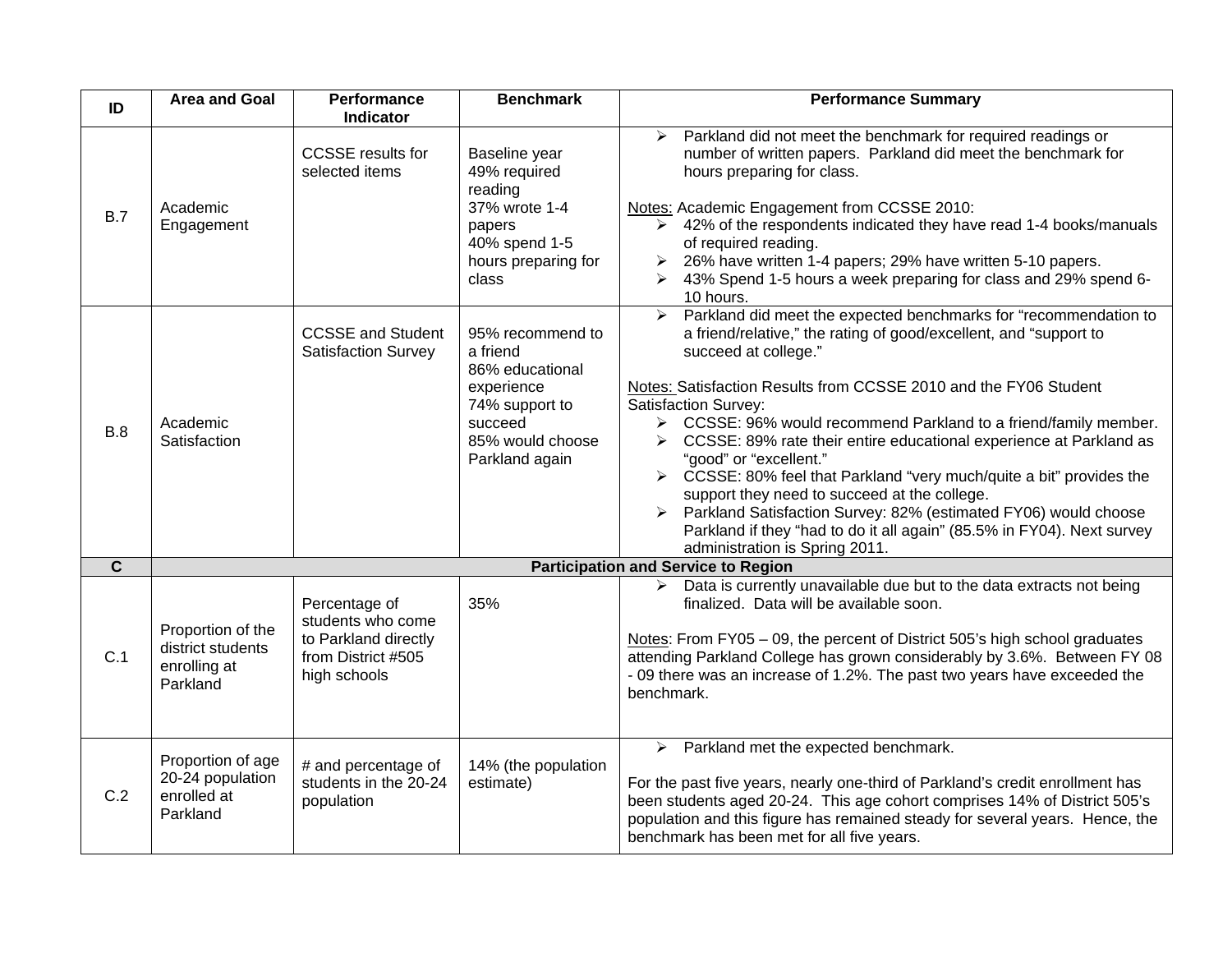| ID  | <b>Area and Goal</b>                                                                 | Performance<br><b>Indicator</b>                                                                                 | <b>Benchmark</b>                                                                                                      | <b>Performance Summary</b>                                                                                                                                                                                                                                                                                                                                                                                                                                                                                                                                                             |  |
|-----|--------------------------------------------------------------------------------------|-----------------------------------------------------------------------------------------------------------------|-----------------------------------------------------------------------------------------------------------------------|----------------------------------------------------------------------------------------------------------------------------------------------------------------------------------------------------------------------------------------------------------------------------------------------------------------------------------------------------------------------------------------------------------------------------------------------------------------------------------------------------------------------------------------------------------------------------------------|--|
| D   | <b>Diversity</b>                                                                     |                                                                                                                 |                                                                                                                       |                                                                                                                                                                                                                                                                                                                                                                                                                                                                                                                                                                                        |  |
| D.1 | Minority high<br>school graduates<br>who enroll at<br>Parkland the<br>following fall | Percentage of<br>minority high school<br>graduates enrolling<br>at Parkland the<br>semester after<br>graduation | 20% (reflective of<br>the minority<br>population in District<br>505, as of the most<br>recent Census data)<br>or more | $\triangleright$ Parkland did not meet the expected benchmark.<br>Notes: The percent of minority high school graduates who enroll at Parkland<br>in the Fall semester following graduation has fluctuated over the past 5 years<br>from 13.4% to 18.3% (calculation excludes "Unknown" category). FY10 had<br>16.6% which is under the benchmark by -3.4%<br>The Benchmark was raised from 15% to 20% to reflect the changing District<br>505 population as per the most recent U.S. Census Data.                                                                                      |  |
| D.2 | Minority students                                                                    | Total number and<br>percentage of<br>minority credit-<br>seeking students                                       | 20% (reflective of<br>the minority<br>population in District<br>505) or more                                          | $\triangleright$ Parkland met the expected benchmark.<br>Notes: Parkland's minority enrollment has consistently exceeded the<br>benchmark the last five years with a range of 22.2% to 26.9%. The percent of<br>minority credit students in FY10 was 26.9 % (calculation excludes "Unknown"<br>category) which is the highest percent over the past years.<br>> The "Non-Resident Alien" category is excluded from the minority total<br>In FY10, 13.5% of student race/ethnicity was unknown (i.e. missing).                                                                          |  |
| D.3 | Minority<br>recipients of<br>degrees                                                 | Percent of minority<br>who graduate<br>compared to the<br>number of minority<br>enrolled for credit             | 23%                                                                                                                   | $\triangleright$ Parkland did not meet the expected benchmark.<br>Notes: Minority graduates have been between11.4% and 15.5% of those<br>graduating the past five years. In FY10, 15.5% (calculation excludes<br>"Unknown" category) were minorities which is the highest percent for the<br>reporting time-frame. This is a 4.1% increase since FY08. The benchmark<br>has not been achieved in any of the years.<br>> The "Non-Resident Alien" category is excluded from the minority total.<br>In FY10, 6.2% of degree recipient race/ethnicity was unknown (i.e.<br>➤<br>missing). |  |
| D.4 | Minority<br>employees                                                                | Percentage of<br>minority employees<br>college-wide                                                             | 27% (reflective of<br>FY10 student<br>population)                                                                     | $\triangleright$ Parkland did not meet the expected benchmark.<br>Notes: The percent of minority staff has hovered around 10.8% from FY07-10<br>(calculation excludes "Unknown/Refuse to Indicate" category). Compared to<br>the current student population (27%), the staff under-represents minorities.<br>The expected benchmark has not been met from FY07 - FY10.<br>> All calculations exclude the "Unknown/Refuse to Indicate" category.                                                                                                                                        |  |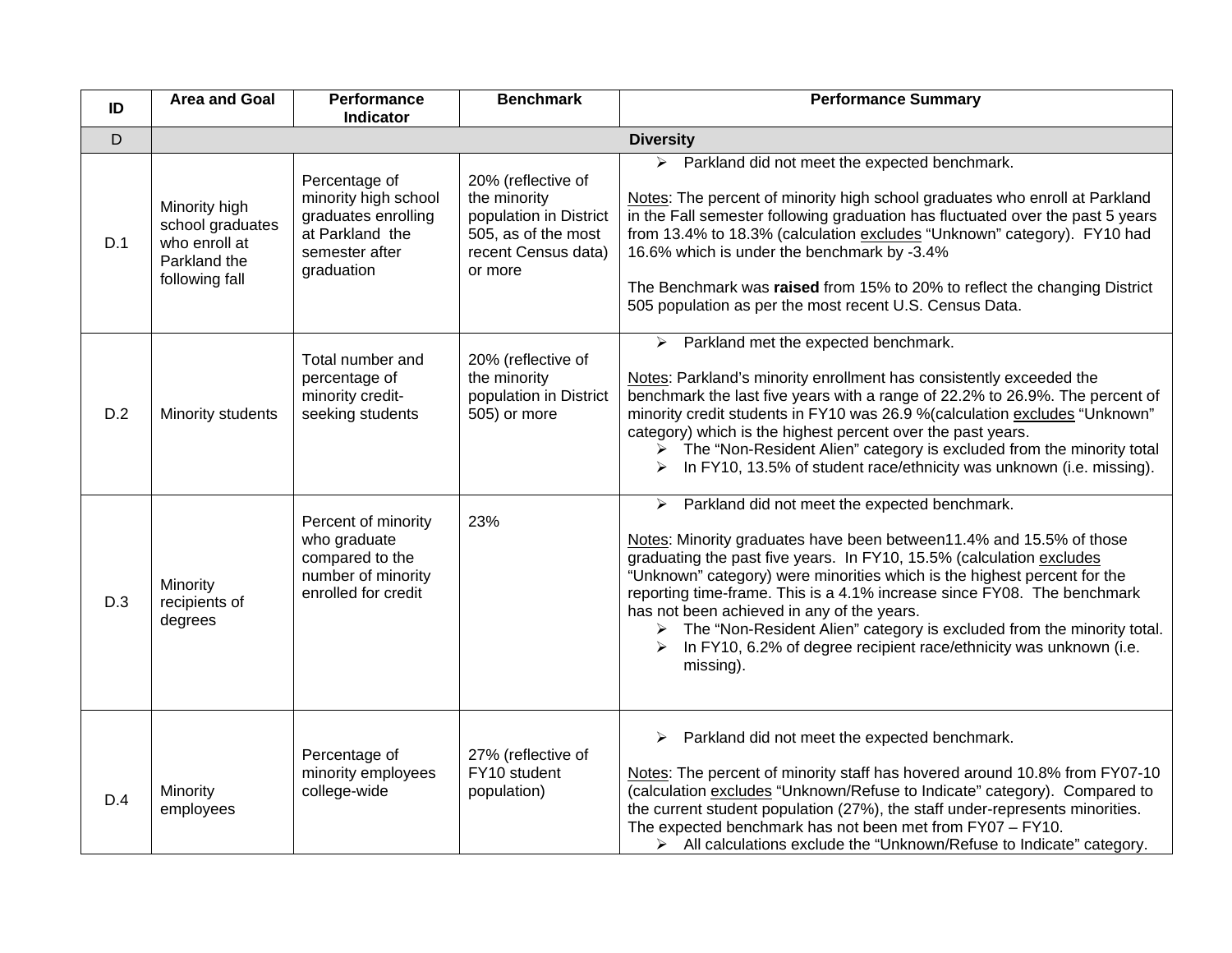| ID  | <b>Area and Goal</b>                                     | Performance<br>Indicator                                                                                                       | <b>Benchmark</b>                                                             | <b>Performance Summary</b>                                                                                                                                                                                                                                                                                                                                                                                                                                                                                                                                                                                           |
|-----|----------------------------------------------------------|--------------------------------------------------------------------------------------------------------------------------------|------------------------------------------------------------------------------|----------------------------------------------------------------------------------------------------------------------------------------------------------------------------------------------------------------------------------------------------------------------------------------------------------------------------------------------------------------------------------------------------------------------------------------------------------------------------------------------------------------------------------------------------------------------------------------------------------------------|
|     |                                                          |                                                                                                                                |                                                                              |                                                                                                                                                                                                                                                                                                                                                                                                                                                                                                                                                                                                                      |
| D.5 | Diversity of<br>district compared<br>to staff population | Comparison of the<br>percentage of the<br>district minority<br>population with the<br>Parkland's staff<br>minority population. | 20% (reflective of<br>the minority<br>population in District<br>505) or more | $\triangleright$ Parkland did not meet the expected benchmark.<br>Notes: In FY10, Parkland's minority workforce was 10.9% (excluding "Refuse<br>to indicate/ Unknown"). The college's workforce under-represents District<br>505's minority population. The expected benchmark has not been met in the<br>past five years.<br>> All calculations exclude the "Unknown/Refuse to Indicate" category.                                                                                                                                                                                                                  |
| D.6 | Minority full-time<br>and part-time<br>faculty           | # and percentage of<br>minority full-time and<br>part-time faculty                                                             | 27% (reflective of<br>FY10 student<br>population)                            | Parkland did not meet the expected benchmark.<br>$\blacktriangleright$<br>Notes: Faculty (full or part-time) demographics show a minority under-<br>representation, relative to the student population (thus not attaining the<br>benchmark). The percent of full-time minority faculty has ranged from 10.2%<br>- 14.2% over the past five years. Part-time minority faculty has remained<br>around 8% from FY07-10 and a high in FY11 with 11.4%. These figures<br>exclude the "Refuse to indicate/unknown" and "non-resident alien" categories.                                                                   |
| E   |                                                          |                                                                                                                                |                                                                              | > All calculations exclude the "Unknown/Refuse to Indicate" category.<br><b>Maintenance of Institutional Assets</b>                                                                                                                                                                                                                                                                                                                                                                                                                                                                                                  |
|     |                                                          |                                                                                                                                |                                                                              |                                                                                                                                                                                                                                                                                                                                                                                                                                                                                                                                                                                                                      |
| E.1 | <b>Facilities</b>                                        | Ratio of capital outlay<br>to building assets                                                                                  | 2% assuming a<br>useful life of 50<br>years                                  | Parkland met the expected benchmark.<br>➤<br>Notes: The five-year average ratio is 5.6% which includes the expenditure of<br>purchasing the land/building on Mattis Avenue. This purchase occurred in<br>FY08 which significantly increased the building asset and capital outlay<br>between FY08-09 resulting in a ratio of 7.4%. The FY10 ratio of 4.9%<br>exceeds the expected benchmark of 2%.                                                                                                                                                                                                                   |
| E.2 | Equipment                                                | Ratio of annual<br>expenditures on<br>equipment to book<br>value of equipment.                                                 | 12.5% assuming a<br>useful life of 8 years                                   | $\triangleright$ Parkland met the expected benchmark.<br>Notes: The five-year (FY06-10) average ratio is 23.5%. There was an<br>increase in capital outlay between FY06-07 which is due to increased<br>expenditures related to A/V equipment, furniture, computers and plant<br>equipment. The significant increase between FY07-10 is due to the same<br>categories of depreciable assets. This increase is also contributed to<br>equipping "Parkland on Mattis," purchasing additional vehicles for Public<br>Safety and the physical plant. The ratio for FY10 (28.5%) is over twice the<br>expected benchmark. |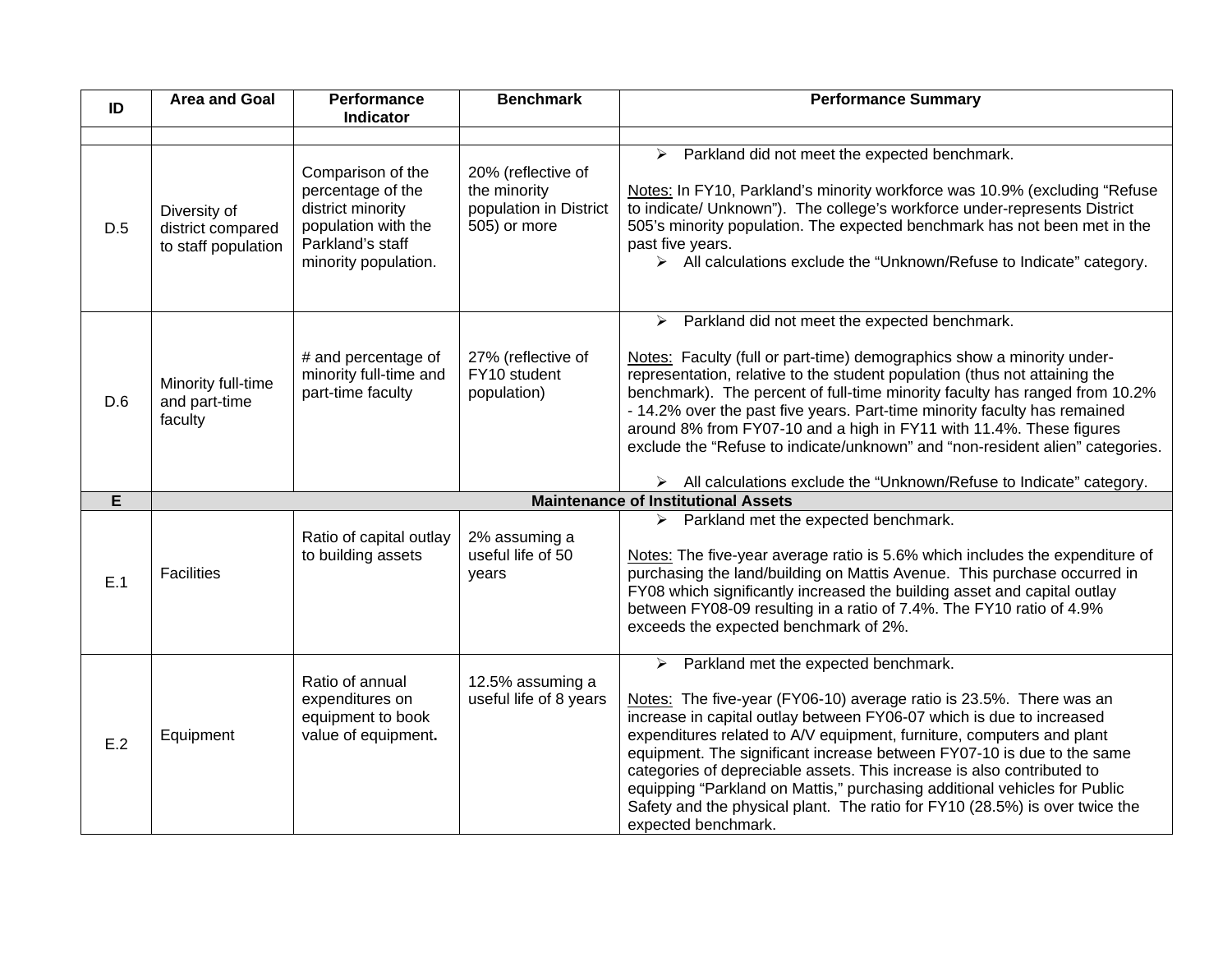| ID  | <b>Area and Goal</b>              | Performance<br>Indicator                                                                             | <b>Benchmark</b>              | <b>Performance Summary</b>                                                                                                                                                                                                                                                                                                                                                                                                                                                                                                                                                       |
|-----|-----------------------------------|------------------------------------------------------------------------------------------------------|-------------------------------|----------------------------------------------------------------------------------------------------------------------------------------------------------------------------------------------------------------------------------------------------------------------------------------------------------------------------------------------------------------------------------------------------------------------------------------------------------------------------------------------------------------------------------------------------------------------------------|
| E.3 | Personnel                         | Ratio of expenditures<br>on personnel<br>development to<br>annual personnel<br>(salary) expenditures | $2 - 5%$                      | Parkland met the expected benchmark.<br>➤<br>Notes: From FY06 - 10, the ratio subtly increased from 2.06% to 2.13%.<br>However, the ratio has shown a steady decrease between FY08-10 due to<br>less expenditures in travel (-11.3%) and CET (-12.7The college as a whole<br>made concerted efforts to reduce out-of-state travel expenses due to the<br>uncertainty of state funding. %). The benchmark has been attained every<br>year.                                                                                                                                        |
| F   |                                   |                                                                                                      |                               | <b>Budget Flexibility</b>                                                                                                                                                                                                                                                                                                                                                                                                                                                                                                                                                        |
| F.1 | Commitment to<br>Personnel        | Compensation as a<br>proportion of total<br>education and<br>general<br>expenditures.                | 79% or less                   | Parkland met the expected benchmark.<br>➤<br>Notes: Between FY06 and 09, the annual compensation ratio decreased<br>from 79.5% to 73.2%. Between FY09 -10, the ratio jumped by 5.62% to<br>78.8%. The annual salary increases, fixed costs, and rising healthcare<br>expenditures have contributed to this increase. The last four years have been<br>under the proposed benchmark. The five-year compensation ratio average is<br>77.3%.                                                                                                                                        |
| F.2 | Level of fixed<br>commitments     | Utilities and other<br>fixed costs as a<br>proportion of total<br>general funds<br>expenditures.     | 83% or less                   | Parkland met the expected benchmark (rounded).<br>➤<br>Notes: Between FY06-09, the annual total fixed cost ratio has substantially<br>increased from 85.3% to 95.4%- an increase of about 10%. The notable<br>increase in the general funds total expenditures between FY08-09 is mainly<br>due to the purchase of Datatel (Student Information System). The FY10 ratio<br>dropped considerably since FY09 to 83.1% which meets the benchmark<br>(rounded). The average total fixed ratio over the past five years is 85.9%.                                                     |
| F.3 | Operating<br>revenue by<br>source | Ratio of State, local,<br>and tuition support                                                        | Ratios equal to each<br>other | $\triangleright$ Parkland did not meet the expected benchmark.<br>Notes: Between FY06-10, local and tuition revenue sources have steadily<br>increased while state apportionment dollars have decreased. This trend will<br>likely continue with the state's fiscal problems. The funding ratios are quite<br>disparate which has been the trend the several years. State support is<br>expected to decrease proportionately compared to local and tuition revenue.<br>As the fluctuations occur in the different revenue streams, the benchmark will<br>be difficult to attain. |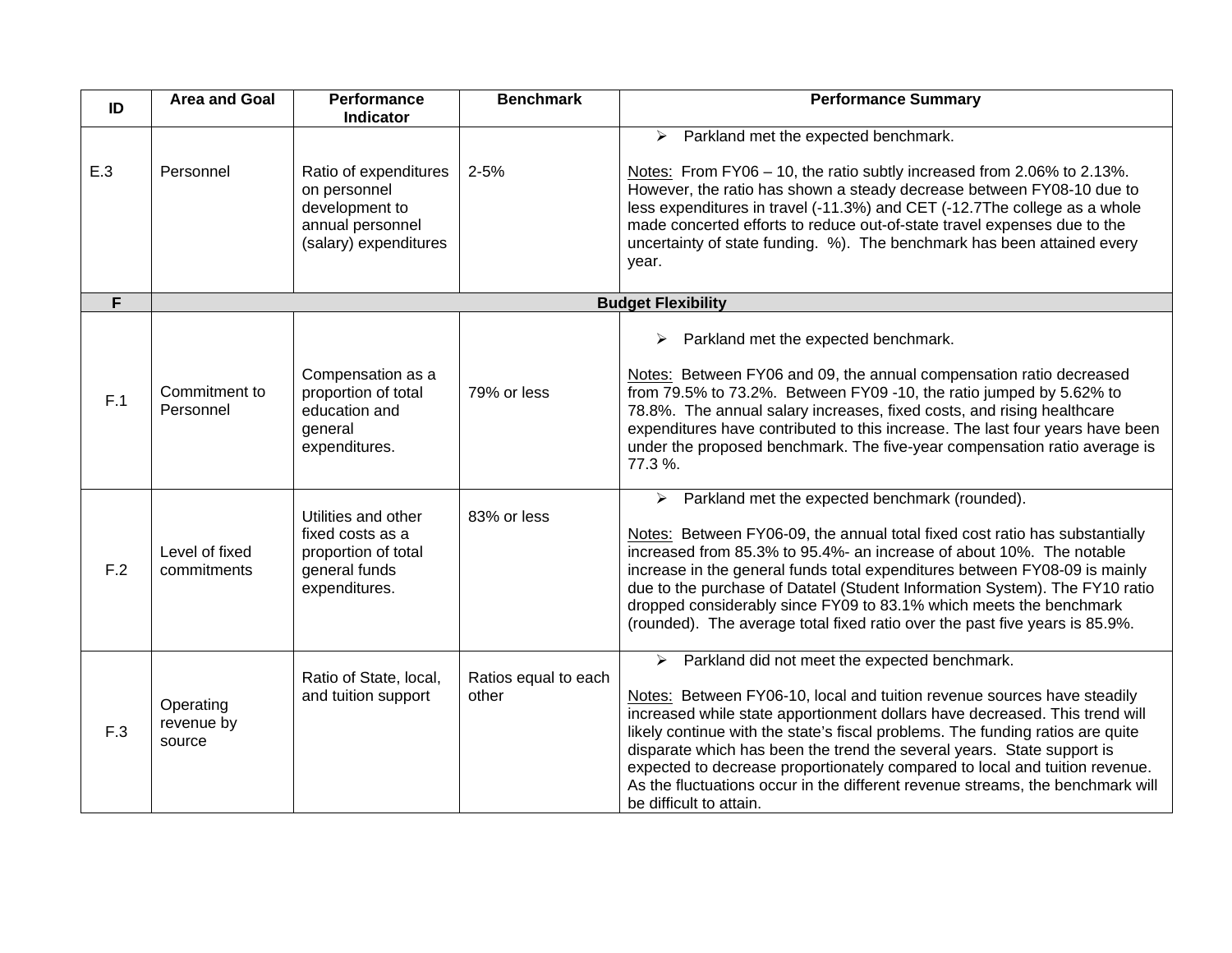| ID             | <b>Area and Goal</b>                                                                | <b>Performance</b><br><b>Indicator</b>                         | <b>Benchmark</b>                                   | <b>Performance Summary</b>                                                                                                                                                                                                                                                                                                                                                                                                                                                                                                                                                                                            |  |
|----------------|-------------------------------------------------------------------------------------|----------------------------------------------------------------|----------------------------------------------------|-----------------------------------------------------------------------------------------------------------------------------------------------------------------------------------------------------------------------------------------------------------------------------------------------------------------------------------------------------------------------------------------------------------------------------------------------------------------------------------------------------------------------------------------------------------------------------------------------------------------------|--|
| F.4            | Size of financial<br>reserves                                                       | Ratio of the fund<br>balance to total<br>education and O&M.    | 20%                                                | $\triangleright$ Parkland met the expected benchmark.<br>Notes: Over the past five years, the ratio has grown significantly from 16.6%<br>to 28.9%. The percent growth in the fund balance has substantially increased<br>compared to expenditures creating a large ratio the past four years. The fund<br>balance has increased due to tuition increases, a broad residency mix, and<br>increased EAV of local property taxes. The college has also made conscious<br>efforts of reducing energy costs, travel expenditures, and other miscellaneous<br>costs. The five year average of 24.5% exceeds the benchmark. |  |
| F.5            | Total number of<br>new grants and<br>dollars available<br>to the institution        | Proportion of grant<br>revenues to the total<br>budget         | 9%                                                 | $\triangleright$ Parkland did not meet the expected benchmark.<br>Notes: Though the total net grant revenue has grown the past five years, the<br>percent of grant revenue to the total budget dropped by 1%. Grant revenue<br>between FY09-10 increased by 25.7%. In FY10, financial aid revenues were<br>up due to increased PELL grants and more financial aid being awarded than<br>previous years. The grant to total college revenue ratio exceeded the<br>benchmark in all years except FY2009.<br>> It is worth noting the total revenue <i>includes</i> payments-on-behalf.                                  |  |
| $\overline{G}$ | <b>Utilization of Assets</b>                                                        |                                                                |                                                    |                                                                                                                                                                                                                                                                                                                                                                                                                                                                                                                                                                                                                       |  |
| G.1            | Student credit<br>hours attempted                                                   | Number of credit<br>hours over a 5 year<br>period - A1 dataset | Maintain at 207,707<br>credit hours or<br>increase | Parkland met the expected benchmark.<br>➤<br>Notes: Parkland's annual attempted credit hours have grown 8.6% between<br>FY06-10. The increase was even greater from FY07 $-$ 10 with 11.7% (23,616<br>hours). FY10 had a large influx of students due to the downward economy<br>which accelerated the number of attempted hours. The total attempted hours<br>between FY09-10 grew by 7.8% (16,375). The percent of full-time students<br>was also highest in FY10 across all reported years.                                                                                                                        |  |
| G.2            | Proportion of<br>equated contact<br>hours (ECH) by<br>full and part-time<br>faculty | 5 year average of FT<br>versus PT teaching<br>ratio            | 60:40 over five<br>years                           | $\triangleright$ Parkland did not meet the expected benchmark.<br>Notes: The proportion of full-time faculty has been under the benchmark the<br>past five years. The full-time percentage has dropped from a high of 56.8% in<br>FY06 to 54.3% in FY10 while the part-time percentage has increased over the<br>same time frame.                                                                                                                                                                                                                                                                                     |  |